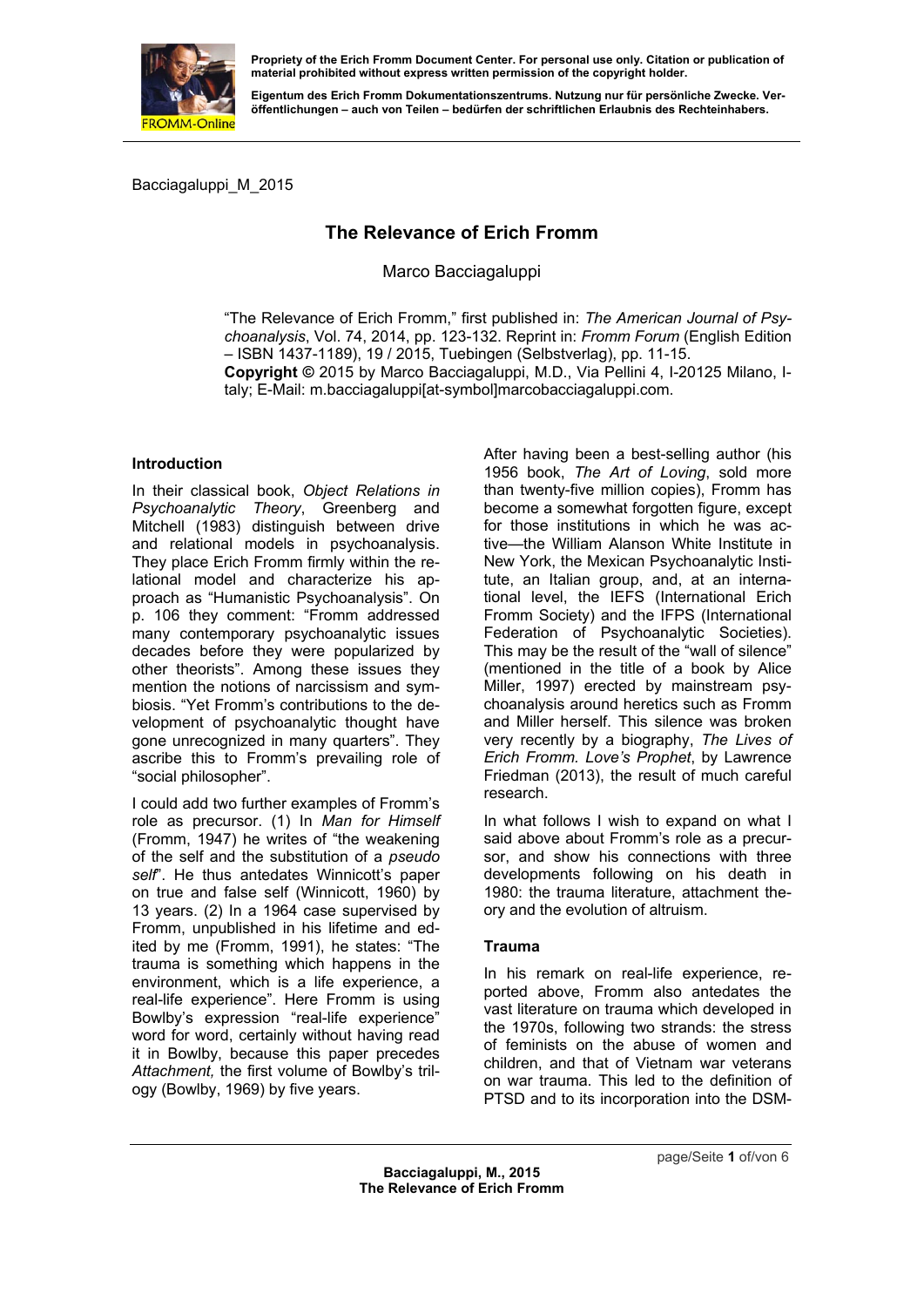

**Eigentum des Erich Fromm Dokumentationszentrums. Nutzung nur für persönliche Zwecke. Veröffentlichungen – auch von Teilen – bedürfen der schriftlichen Erlaubnis des Rechteinhabers.** 

III in 1980—a development Fromm did not witness because it occurred the year he died. The trauma literature then continued to expand, for example with the book by Judith Herman (1992), which is an overview of the whole field. The relational school lacked an integration with the trauma literature. This was accomplished in the Nineties by two outstanding books: Davies & Frawley (1994), on the sexual abuse of girls, and Gartner (1999), on the sexual abuse of boys.

Fromm also anticipated Bowlby on the issue of trauma. Originally, Bowlby was concerned with real-life events such as the separation of the child from the mother due to hospitalization, because they lent themselves more readily to quantitative research (the age of the child, the length of the separation). These observations led to the description of the three phases of a child's reaction to separation: protest, despair and detachment. Bowlby only acknowledged the importance of traumatic events late in his life, in a paper on "Violence in the family" (Bowlby, 1984), in which he wrote: "as psychoanalysts and psychotherapists we have been appallingly slow to wake up to the prevalence and far-reaching consequences of violent behaviour between members of a family".

In that same paper Bowlby speaks of Freud's "disastrous volte-face in 1897", when, in a letter to Fliess of September 21, Freud decided that the traumatic events reported by his patients were only due to their fantasies. Freud then proceeded to impose this view in an authoritarian way to generations of psychoanalysts. When towards the end of his life Ferenczi re-discovered the importance of trauma and presented his views in 1932 (Ferenczi, 1933), he was strongly disapproved by Freud and all his loyal followers.

Thus, many of us may not have examined our traumas in our personal analysis. The remedy to this is self-analysis, which is the theme of a book by Karen Horney (Horney, 1942). In keeping with his remark on trauma reported above, Fromm also carried out selfanalysis systematically, although his work in this connection remained unpublished during his lifetime and only appeared posthumously (Fromm, 1993). He says: "Once a patient has learned enough to make use of the tools himself, he should begin analyzing himself. And that is a lifelong task that we carry on until the day we die" (Fromm, 1981).

In view of his many physical ailments, it is open to question how effective this practice was for Fromm. At an intellectual level he was well aware of his childhood traumas. He knew he had a depressed mother and an anxious father, both of whom wanted to keep him bound. However, as we know from modern neurobiology, a child's experience in the first year of life, when the left hemisphere is as yet undeveloped, is not encoded in words and is only retained in implicit memory. The adult part can only reach the child's experience through feelings. If this does not happen, the suffering child within can only express itself through the body. As Alice Miller says in the title of another of her books (Miller, 2006), "the body never lies". Whereas Ferenczi constantly addressed the suffering child, Fromm, at his peril, only stressed the later development of the child's potentialities.

Fromm's first wife, Frieda Reichmann, who was originally his first analyst, was eleven years older than he.He then had a liaison with Karen Horney, who was fifteen years older. He was obviously looking for a mother figure. When he separated from Frieda Reichmann before the war, Fromm had three bouts of tuberculosis.As reported by Rainer Funk, Fromm's literary executor and first biographer (Funk, 1983, p. 59), Georg Groddeck was very resolute in ascribing Fromm's illness to his difficulty in separating from Frieda Reichmann. His second wife, Henny Gurland, was his own age but was ill and eventually committed suicide. Fromm was very caregiving towards her presumably, what his depressed mother implicitly asked him to be towards herself, in what Bowlby calls role reversal. When finally Fromm married his third wife, Annis Freeman, who was younger than he and with whom he was very much in love, it was too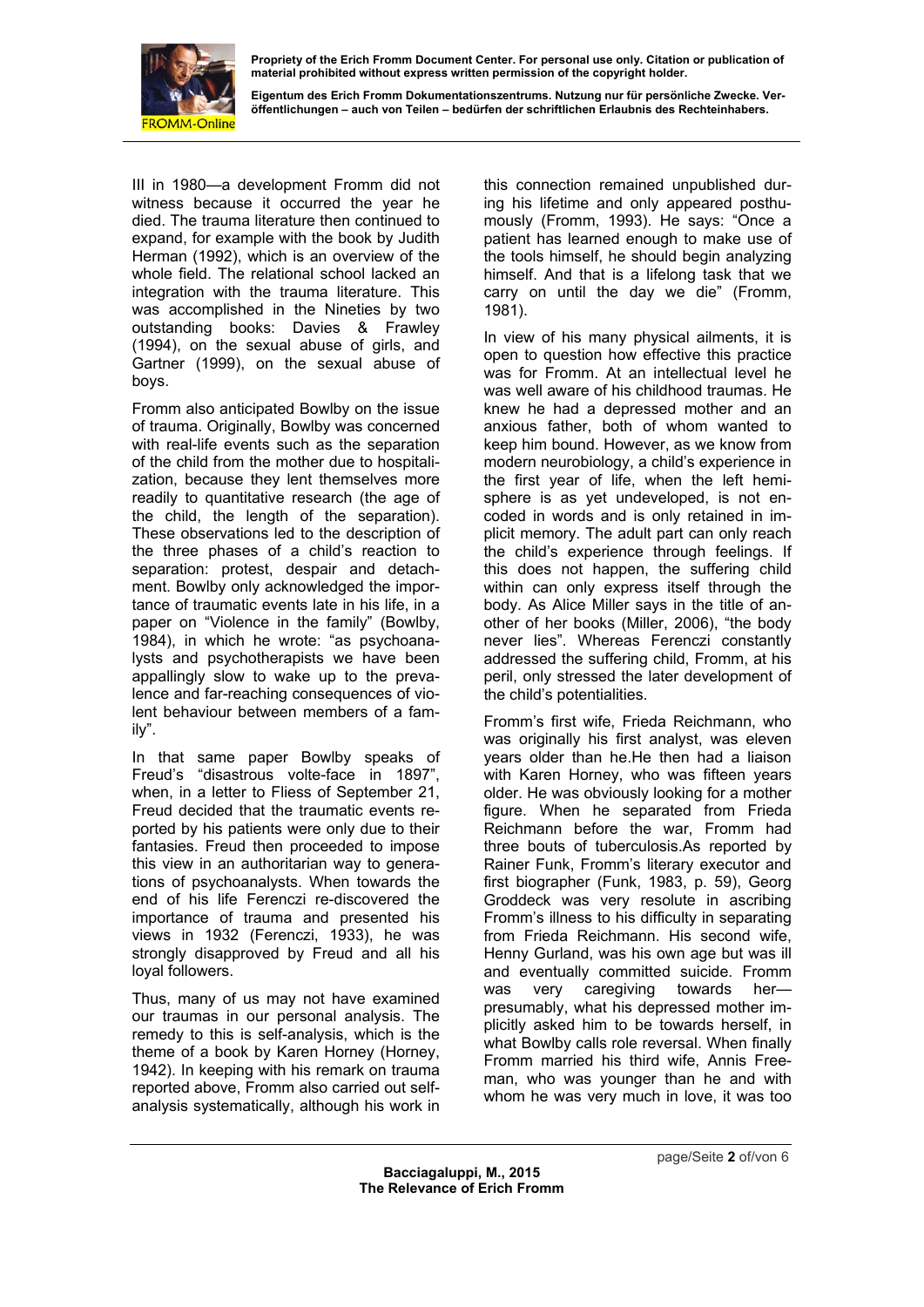

**Eigentum des Erich Fromm Dokumentationszentrums. Nutzung nur für persönliche Zwecke. Veröffentlichungen – auch von Teilen – bedürfen der schriftlichen Erlaubnis des Rechteinhabers.** 

late to have children—something for which Fromm suffered much, as reported by Friedman in his biography (Friedman, 2013, p. 23). Possibly as an expression of this pain, after the war, starting in 1966, Fromm had four infarctions, the last of which was fatal. This suffering may have been due to the frustration of a basic need described by Hamilton's (1964) kin-selection theory, whereby we are impelled to gain genetic representation in future generations and to bestow altruistic behaviors on kin.

# **Attachment theory**

In a recent book (Bacciagaluppi, 2012) I discuss in detail the relationship between Fromm and Bowlby, viewed as two great, and complementary, representatives of the relational model on the two sides of the Atlantic. Here I give another example of Fromm's role as a precursor. In *Man for Himself* (Fromm, 1947, pp. 106-107 of the Fawcett edition) Fromm writes: "Motherly love does not depend on conditions which the child has to fulfill in order to be loved; it is unconditional, based only upon the child's request and the mother's response. (…) To love a person productively implies to care and to feel responsible for his life, not only for his physical existence but for the growth and development of all his human powers". Here Fromm is anticipating Bowlby's view of the attachment relationship as the satisfaction of two basic and successive inborn needs: the earlier need for attachment and the later need for autonomy. Bowlby synthesized these two needs with his definition of the attachment relationship as "a secure base from which to explore".

Fromm would thus have found attachment theory very congenial. In the Fromm Archive in Tübingen there is a copy of *Attachment*, the first volume of Bowlby's trilogy (Bowlby, 1969), with annotations in Fromm's handwriting. Fromm, however, did not live to witness the completion of the trilogy with *Loss* (Bowlby, 1980), which was published the same year in which Fromm died, nor, obviously, the extensive empirical research to which the theory gave rise. Mary Ainsworth devised an experimental setting called the

Strange Situation, in which a child is observed in different combinations: with its mother, with a stranger, and when the mother returns, which is the most significant moment. This enabled her to describe secure attachment and two types of anxious attachment: ambivalent, or resistant, and avoidant. Mary Main later described a third type of anxious attachment, the D-type (disorganized-disoriented), which is the severest type.

Another point on which Bowlby and Fromm converged was the importance of ethology, namely the study of animal behavior in natural conditions.The study of ethology led Bowlby to see that humans have attachment behavior in common with all other mammals and with many birds. The time dimension of this inter-species and inter-class connection is millions of years. Likewise, also Fromm, by training a sociologist, in his old age turned to the study of ethology in order to write *The Anatomy of Human Destructiveness* (Fromm, 1973), in refutation of Freud's and Lorenz's view of innate aggression.

One later research in the field of attachment theory has special relevance to Fromm's interests. Before World War Two Fromm cooperated with the Frankfurt Institute of Social Research in developing a critical theory of society. In this connection, concerned by the rise of Nazism, in 1929 Fromm started a study of the character structure of German workers, in order to investigate their readiness to oppose a totalitarian regime (Fromm, 1936).In this work Fromm applied his concept of the social character, whereby society, acting through the family, creates in children the character structure most suitable for its own perpetuation. This concept possibly, Fromm's most important contribution - was set forth in his first book, *Escape from Freedom* (Fromm, 1941).

In 1985, Grossmann and his co-workers (Grossman et al., 1985) carried out a research on the quality of attachment in children in North and South Germany.They found a much higher percentage of avoidant attachment in North German children. This was correlated with the quality of maternal holding. "The ideal is an (...) infant who does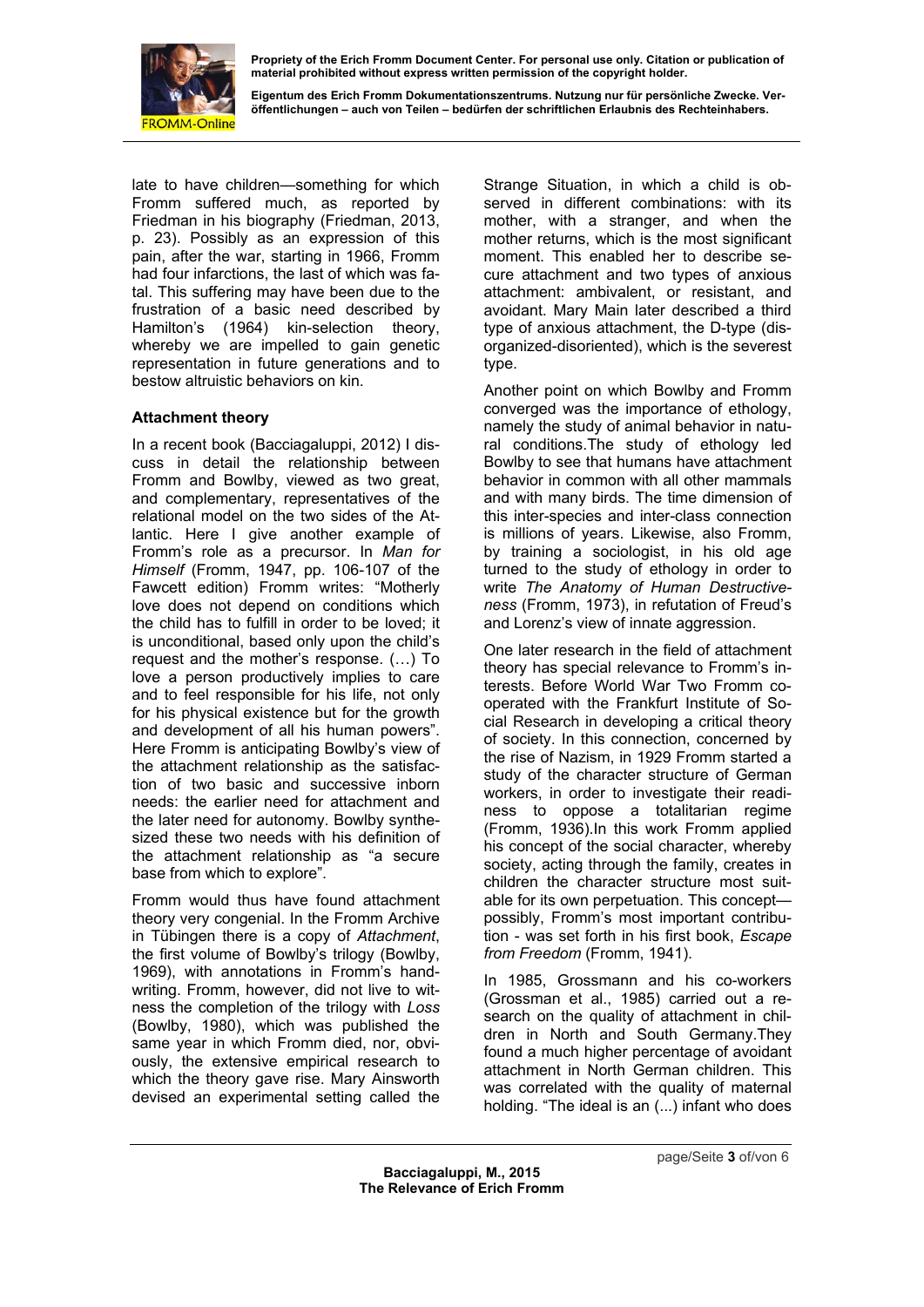

**Eigentum des Erich Fromm Dokumentationszentrums. Nutzung nur für persönliche Zwecke. Veröffentlichungen – auch von Teilen – bedürfen der schriftlichen Erlaubnis des Rechteinhabers.** 

not make demands on the parents but rather unquestioningly obeys their commands" (Grossmann et al., op. cit., p. 253). I suggest that in these avoidant children we see the early ontogeny of the authoritarian character.

Bowlby himself was not a social critic, but his concept of the EEA (Environment of Evolutionary Adaptedness), namely, the environment to which humans were adapted in the course of biological evolution, provides an evolutionary basis for social critique. If cultural evolution leads to an environment that departs too widely from the original one, psychopathology at an individual level and social pathology such as war will be the result.

In his 1973 book, Fromm refers to a littleknown pre-war book by Bowlby on war (Durbin and Bowlby, 1939), which reports on Solly Zuckerman's observations on baboons living on Monkey Hill in London Zoo: the unnatural conditions of overcrowding led to aggressiveness and killing. This may be viewed as a model for the development of what Fromm in his 1973 book calls "malignant aggression" in humans. Through the population explosion and the pollution of the environment, also humans live in increasingly unnatural conditions of their own making. It was Fromm's book that called my attention to Bowlby's pre-war book, on which I later commented (Bacciagaluppi, 1989).

# **The evolution of altruism**

In his pre-war work, Fromm made a most important contribution when he rediscovered Bachofen's concept of matriarchy (Fromm, 1934). Bachofen was a Swiss author who in 1861 described matriarchy as a phase characterizing human evolution in prehistory, which was later superseded by patriarchy. These two phases followed entirely different values. In matriarchy, the maternal values of caregiving and sharing prevailed. Patriarchy, on the contrary, was based on male domination, was hierarchical and warlike. In his 1973 book Fromm went back to this early concern of his when he reported on the archaeological excavations carried out by James Mellaart in the prehistorical town of Çatal Hüyük in Turkey (ancient Anatolia), which provided evidence of the existence of a peace-loving community of the Early Neolithic, in which the Mother Goddess was worshiped. This was archaeological evidence of the existence of the matriarchal culture. Fromm was not aware of similar findings by Marija Gimbutas in the Danube region. She observed that towns were not surrounded by walls and were not built on hilltops for safety. According to Gimbutas, this peaceful civilization was brought to an end by repeated waves of invasion by warlike pastoralists from the steppes of Central Asia.

After Fromm's death, these findings were discussed by Riane Eisler in *The Chalice and the Blade* (Eisler, 1987). She defines matriarchy as a partnership model and patriarchy as a dominator model. She points out that the maternal culture persisted into historic times on the island of Crete.

There is also ethnological evidence for the existence of an original peaceful culture. The patriarchal invaders easily overcame the peaceful communities of the Early Neolithic and spread all over the world, except for the most inhospitable parts of our planet, such as the Artic and the Kalahari desert, where there was nothing to predate. The inhabitants of these regions, the Eskimos and the Bushmen, were peaceful. If there was a shortage of supplies, such as water, the reaction of the Bushmen was to disperse, that of the patriarchal predators was to fight.

Still later, light was shed on these issues by evolutionary biology, which described the evolution of altruism in prehistory. An earlier contribution in this field was that by Hamilton (1964), mentioned above. In this connection, two important books appeared in the Nineties: *Unto Others* (Sober and Wilson, 1998) and *Hierarchy in the Forest* (Boehm, 1999). In particular, on p. 65 of his book, Boehm reports Knauft's suggestion that human evolution has followed a U-shaped trajectory. The first vertical part, comprising the early hominids, was characterized by "strong degrees of despotism". In the horizontal part, which lasted tens of thousands of years, egalitarian behavior evolved among the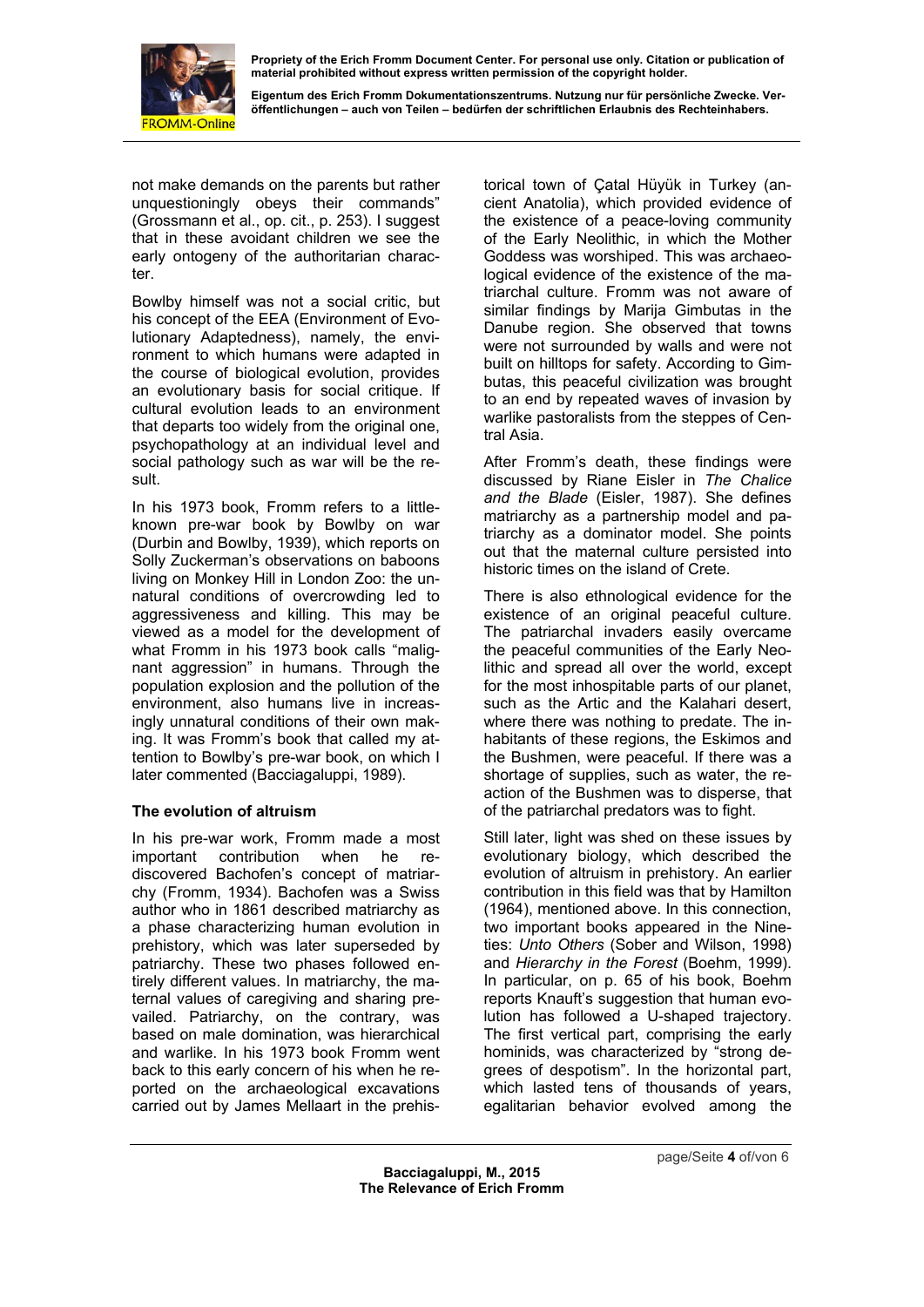

**Eigentum des Erich Fromm Dokumentationszentrums. Nutzung nur für persönliche Zwecke. Veröffentlichungen – auch von Teilen – bedürfen der schriftlichen Erlaubnis des Rechteinhabers.** 

hunter-gatherers. Finally, in the second vertical section of the U, "not too long after the domestication of plants and animals" (which took place around ten thousand years ago), a despotic male hierarchy was once more established, by which we are still afflicted. What needs to be emphasized is the different time dimension of the three parts of the U-shaped curve. Whereas the horizontal part is a product of biological evolution and is in our genes, the second vertical part—the establishment of patriarchy—is a product of cultural evolution in contrast to biological evolution. It has only lasted a few thousand years and is therefore not in our genes. Every child that is born is predisposed to live in the original maternal culture. Patriarchy has to assert itself at every generation by a violent and traumatizing socialization. An example is the corporal punishment of children, decried by Alice Miller in many of her books. This practice is outlawed in Sweden but is still prevalent elsewhere.

Thus, modern evolutionary biology vindicates Fromm's optimism concerning human nature. Our biological makeup is in favor of developments such as pacifism and feminism that seek to modify our cultural evolution and re-establish the original innate maternal culture. The patriarchal culture, however, tends to react very aggressively to this re-emergence. Examples are given below in the field of psychoanalysis.

# **Discussion and Conclusion**

In psychoanalysis, as Greenberg and Mitchell point out (1983, p. 182), Ferenczi may well be considered as the initiator of the relational model, which holds that the basic human need is that for relatedness, of which the primary example is the mother-child relation, rather than for the satisfaction of physiological needs, as the later Freud maintained. The distinction between the two needs is obvious in a naturalistic observation: chicks follow the hen for protection from predators and not in order to be fed, for they are quite capable of pecking food for themselves. The distinction is also evident in experimental observations.Harlow observed that rhesus baby monkeys, after having received nourishment from a wire surrogate mother holding a bottle of milk, would turn to a surrogate mother covered with cloth for "contact comfort" (Bowlby, 1969, p. 213).

Soon after Ferenczi's death in 1933, Fromm (1935) wrote a paper in which he defended Ferenczi and challenged Freud's "patricentric" position. He viewed the disapproval of dissident followers such as Ferenczi as evidence of Freud's basic identification with prevailing social norms. He stressed that one of the causes of the conflict with Freud was Ferenczi's claim that one should "show love" to the patient.

In his contribution to the book on Zen Buddhism, Fromm (Suzuki, Fromm and De Martino, 1960, p. 111) claims that the "concept of the detached observer was modified (...) first by Ferenczi, who in the last years of his life postulated that (...) the analyst (...) had to be able to love the patient with the very love which the patient had needed as a child".

Ferenczi, Fromm and Bowlby may thus be viewed as representing the re-emergence in psychoanalysis of the original loving maternal culture, which elicited strong disapproval from the patriarchal orthodox. They declared Ferenczi to be insane, and erected the wall of silence around Fromm. Bowlby, however, persisted in his research, and attachment theory is now widely accepted in the scientific community. As regards Fromm in particular, through his multiple contributions and the connections I have pointed out, he may be considered to be still centrally relevant to psychoanalysis.

# **References**

- Bacciagaluppi, M. (1989). The role of aggressiveness in the work of John Bowlby. *Free Associations* N. 16, 123-134.
- Bacciagaluppi, M. (2012). *Paradigms in Psychoanalysis. An Integration*. London: Karnac.
- Boehm, C. (1999). *Hierarchy in the Forest. The Evolution of Egalitarian Behavior*. Cambridge, MA: Harvard University Press.
- Bowlby, J. (1969). *Attachment and Loss, I, Attachment*. New York: Basic Books.
- Bowlby, J. (1980). *Attachment and Loss, III, Loss: Sadness and Depression*. New York: Basic Books.

**Bacciagaluppi, M., 2015 The Relevance of Erich Fromm**